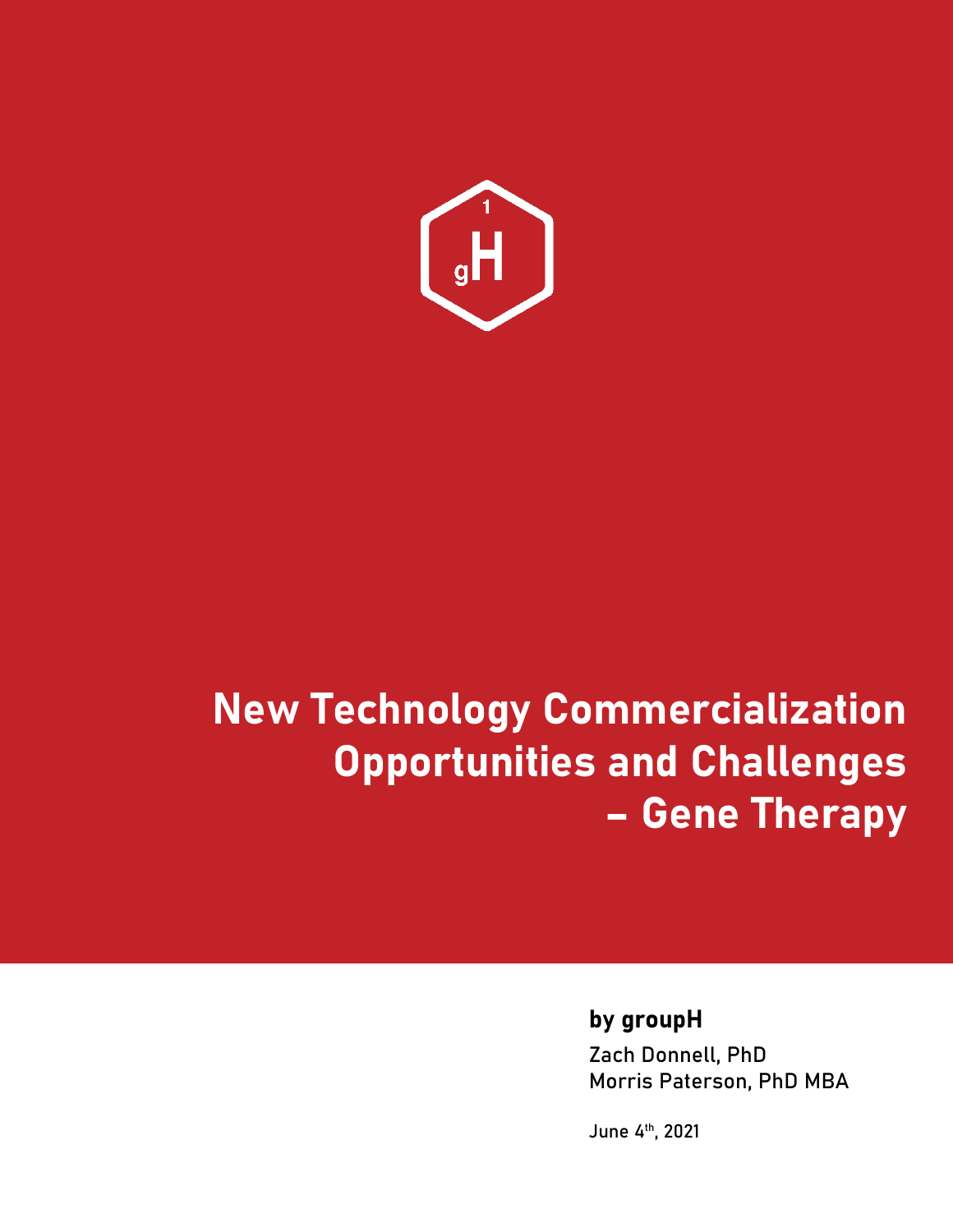# **WHAT IS IT?**

- Gene therapy is a technique that modifies a person's genes to treat or cure disease; gene therapy can replace, inactivate, or introduce a gene
- There are two broad categories of gene therapies, those that are delivered via a viral vector and those that are delivered without a viral vector

# **Viral vector-based gene therapies**

- **AAV-based gene therapy** is an approach to deliver a therapeutic gene into a patient by packing the transgene inside of an adeno-associated viral (AAV) capsid, using the viral capsid as a targeting system to find and deliver the gene to the appropriate tissue type; multiple AAV-based gene therapies have been approved in the US and EU
- **Lentiviral gene therapy** is similar to AAV-based gene therapy but uses a retrovirus to deliver the transgene by integrating into the patient's genome. Recently, lentiviral approaches that do not integrate are also being attempted in clinical trials

#### **Non-viral vector-based gene therapies**

• **Gene editing** is an approach to gene therapy that directly modifies the patient's genome, either by correcting a disease-causing mutation or by inactivating a diseasecausing gene. Gene editing is at an early stage, and no gene editing approaches have been approved to date in the US or EU. Genome editing is typically performed with DNA editing systems such as CRISPR-Cas9, zinc finger nucleases (ZFNs), and transcription activator-like effector nucleases (TALENs)

# **COMMERCIALIZATION OPPORTUNITIES**



## **General**

- Gene therapy is especially well-suited to addressing diseases where a single gene is known to be the causative agent
- The gene therapy approach provides the ability to address previously undruggable targets, bringing new therapeutic options for difficult-to-treat diseases (for example, Spark's Luxturna for Leber congenital amaurosis and Novartis' Zolgensma for spinal muscular atrophy)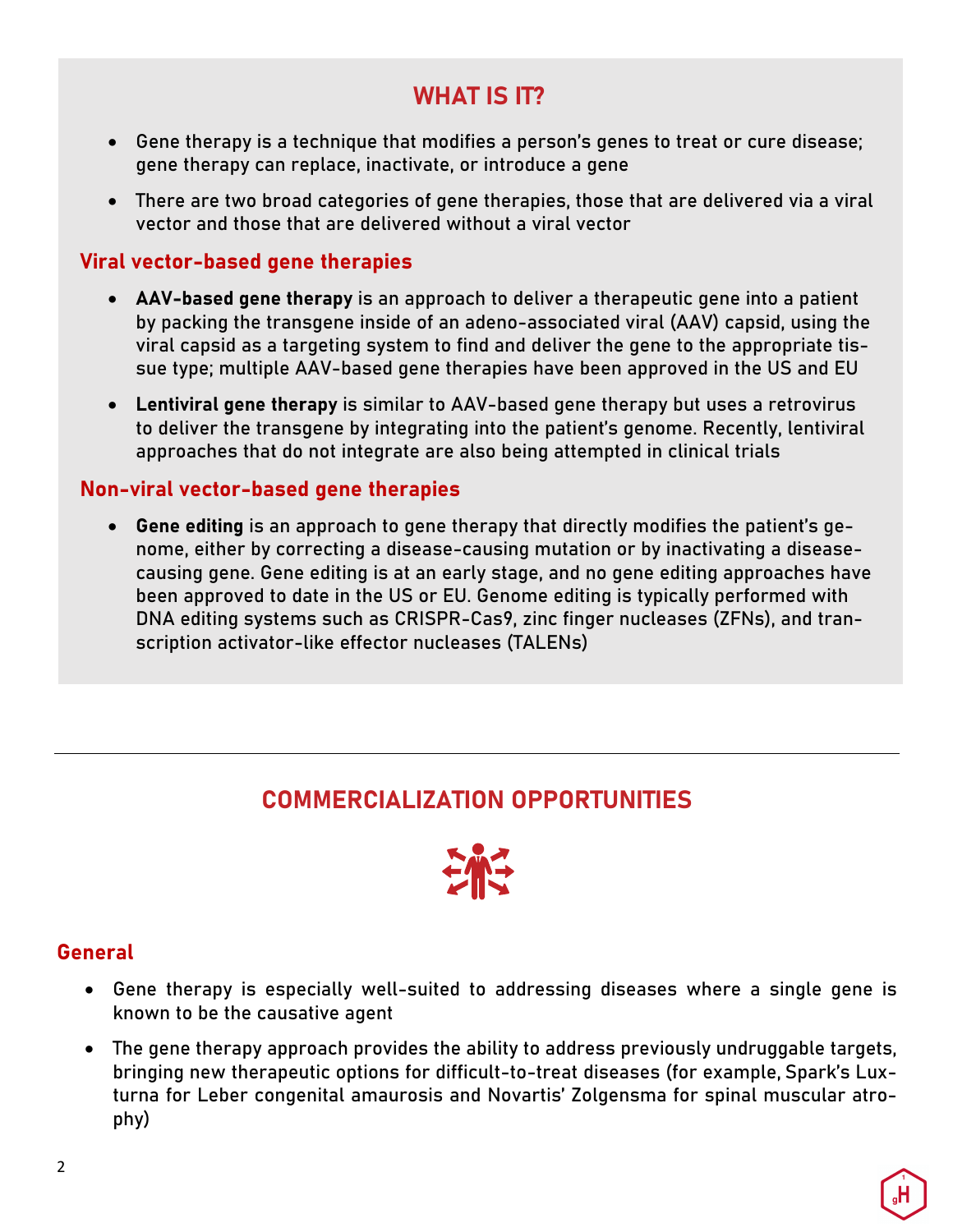- To date, gene therapy has been applied to monogenic disorders with extremely high unmet need; these inherited conditions can disproportionally impact pediatric populations, meaning this first wave of marketed gene therapies have brought life-changing benefit
- Gene therapies can bring a step-change in therapeutic profile over traditional alternatives:
	- o Gene therapy has the potential to deliver durable (multi-year) efficacy from a single treatment because the genetic payloads are generally long-lived, enabling favorable systems economics that justify high pricing
	- o Gene therapy can bring convenient one-time dosing in diseases that are managed chronically by the current standard of care, bringing convenience to patients and caregivers
	- o Gene therapies have the built-in advantage of 100% therapy adherence; poor adherence to chronic therapy ultimately hurts treatment outcomes
- Successful launches of Luxturna, Zolgensma, and others have increased confidence in gene therapy, and have paved regulatory and reimbursement pathways, thereby lowering the risk for future therapies
- Once developed, gene therapy platforms are applicable to many diseases across multiple therapy areas, providing learning synergies for developers; furthermore, there are timesaving efficiencies for manufactures applying their platform across several diseases

## **Viral vector technology progress**

- The advent of AAV vectors has brought many advantages to the field: (1) wildtype AAVs are non-pathogenic and therefore bring a good side-effect profile, (2) recombinant AAV vectors do not typically integrate into the host genome and so do not bring a risk of oncogenesis, and (3) AAV serotypes have the ability to infect different tissue types such as muscle, liver, kidney, lung, heart, eye and the CNS (tropisms). For these reasons, AAV vectors are preferred for *in vivo* treatments and are the dominant gene therapy platform
- In contrast, lentiviruses integrate their payload into the host genome. This brings an oncogenesis risk but prevents the dilution of genetic material over time due to cell division which greatly increases persistence. For these reasons, lentiviruses are preferred for ex vivo gene-modification, such as manufacturing CAR-T cell therapies (described separately here), and bluebird bio's Lentiglobin in development for β-thalassemia and sickle cell disease
- The next gene therapy technologies are hoping to bring a number of benefits:
	- o New AAV capsids with new and/or improved tissue tropisms that will enable gene therapies to target new tissues and therefore treat new diseases and/or target tissues more specificity with fewer off-target tissue activity
	- $\circ$  Approaches to reduce AAV immunogenicity that aim to increase the eligible patient population and enable repeat dosing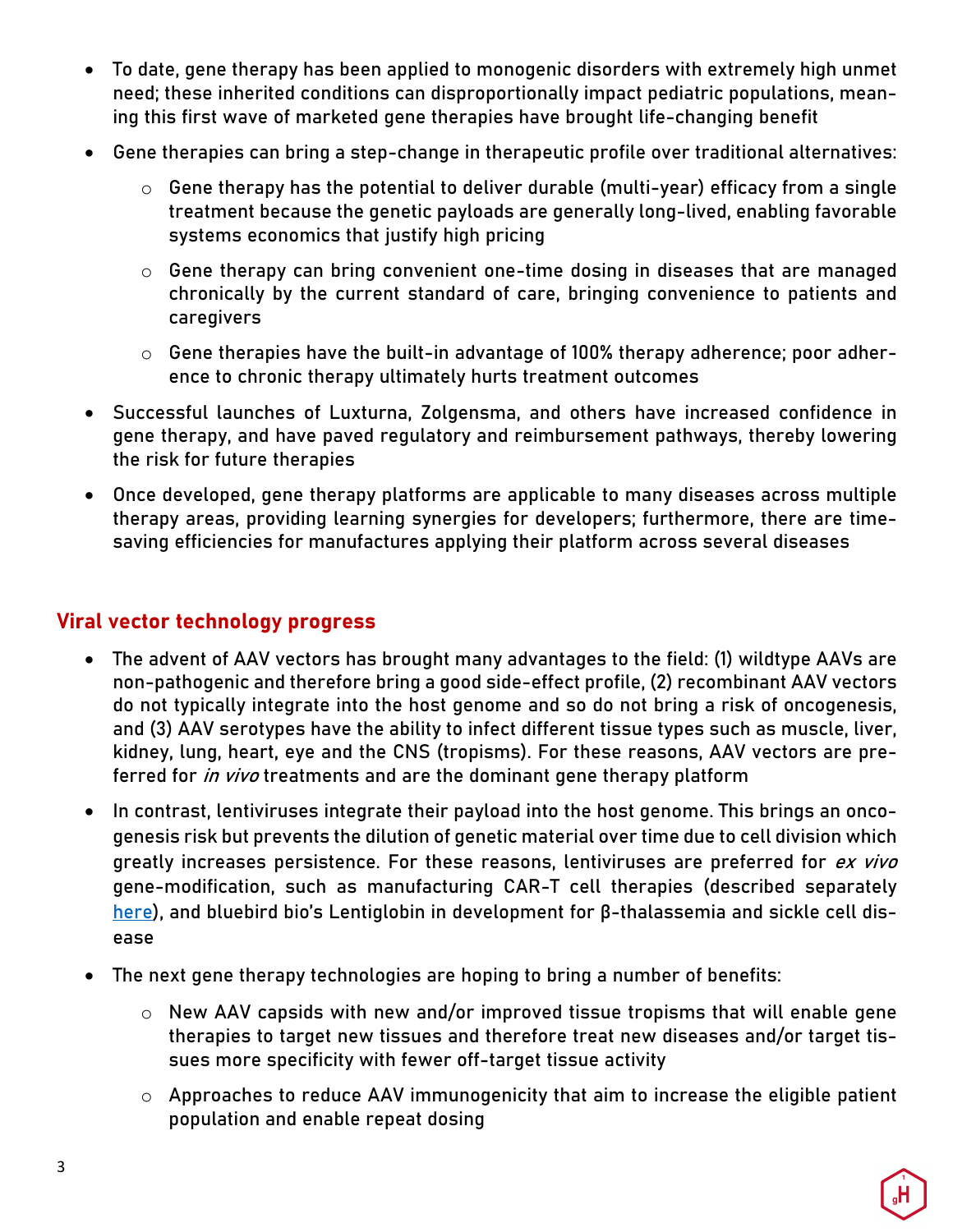- $\circ$  Lentiviral vectors that do not integrate into the host genome and therefore eliminate the oncogenic risk
- Targeting new tissues and reducing immunogenicity are important ways for gene therapies to open up new opportunities, bring the ability to treat new diseases, reach a larger proportion of patients, enable re-dosing, and thereby differentiate themselves from other gene therapies

# **Expanding beyond rare diseases**

• While we expect the development of gene therapies in rare diseases to continue (such as hemophilia, lysosomal storage disorders, metabolic disorders like PKU, ophthalmic disorders like Leber's hereditary optic neuropathy and retinitis pigmentosa, and musculoskeletal disorders like muscular dystrophy), the next wave will expand into 'rare-adjacent' diseases (such as β-thalassemia and sickle cell disease) and into 'non-rare' diseases (such as wet AMD, diabetic retinopathy, osteoarthritis, and Parkinson's disease). There is great potential for gene therapy in indications where (1) there are few effective treatments and/or (2) the current SoC is already premium-priced and the administration is inconvenient and/or resource intensive (i.e., where long duration of action would be beneficial)

## **Gene editing**

- In contrast to gene therapy, gene editing directly changes an individual's DNA. Gene editing tools can be used to correct a disease-causing mutation or inactivate a disease-causing gene, and also have the potential to alter gene expression regulation and epigenetic modifications
- Therefore, the breadth of diseases that can be treated with gene editing is far broader than with gene therapy
- Gene editing brings the promise of treating, curing, and potentially even preventing genetic diseases
- Numerous gene editing platforms are in early-stage development<sup>1</sup>: (1) CRISPR-Cas9 systems are the simplest and expected to drive the expansion of the gene-editing pipeline, (2) zinc-finger nucleases (ZFNs), pioneered by Sangamo, were the first gene editors to enter the clinic and bring improved targeting precision, (3) Cellectis is using transcription activator-like effector nucleases (TALENs), (4) Precision Biosciences is working with a geneediting meganuclease platform, and (5) bluebird bio is advancing with megaTALs, a hybrid of the TALEN and meganuclease machinery
- $Ex$  vivo applications (such as β-thalassemia and sickle cell disease and allogeneic CAR-Ts for oncology), where off-target cell editing is inherently limited, are likely to be first, followed by in vivo therapies for rare diseases and infection (such as HBV and HIV)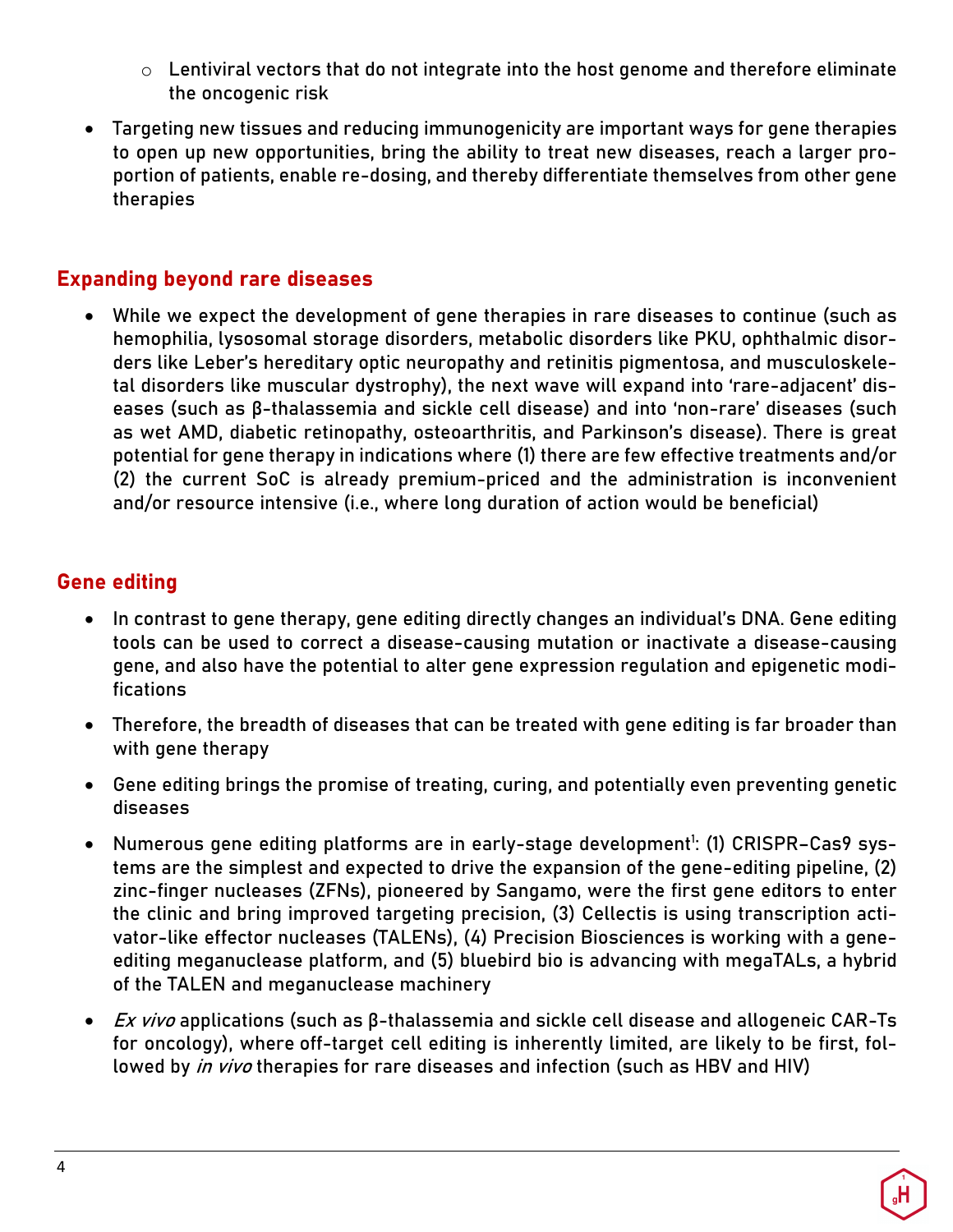# **COMMERCIALIZATION CHALLENGES**



## **General**

- AAV-based approaches suffer from several drawbacks that are intrinsic to the approach:
	- o Firstly, the AAV episomes that carry the transgene are not replicated and can be diluted over time by cell turnover, decreasing durability and preventing the gene therapy promise of a long-term 'cure' from being achieved
	- o A limited amount of DNA can fit into the AAV capsid (~5,000bp), which confines potential applications to short genes or genes that can tolerate truncation, ultimately restricting the types of diseases that can be treated
	- o Between 30% and 70% of patients may have pre-existing neutralizing antibodies (depending on AAV serotype)<sup>2</sup>. For example, before treatment with Zolgensma, patients receive an AAV9 antibody test which may make them ineligible of therapy if titers are too high. These pre-existing neutralizing antibodies can significantly reduce the revenue potential and limit the business case for new opportunities
	- o Furthermore, anti-AAV neutralizing antibodies can develop after dosing, meaning that a gene therapy cannot be re-administered
	- $\circ$  The range of tissue tropisms of different AAV serotypes is limited, meaning that the range of diseases that can be tackled is also limited. Furthermore, AAV vectors display tropism to more than one cell type, which risks off-target delivery to incorrect cell types. This may cause adverse events to arise, as well as prompt scrutiny from physicians and regulators if the therapy is delivered systemically rather than locally
- Given that gene therapies are dosed once, they can be disruptive to a provider's economics, including loss of repeat administration fees for chronic therapies and less frequent touchpoints with patients, which may disincentivize prescribing
- Long trials are needed to validate claims of multi-year durability and safety to regulators and payers, leading to a commercial trade-off for manufacturers between time to market vs. robust evidence
	- o Regulatory bodies are closely scrutinizing durability claims (for example, BioMarin's ValRox received an FDA complete response letter because Factor VIII levels declined after 12-18 months in some patients, prompting the FDA to request 2 full years of data for each patient)
	- o Payers expect the data package to reflect claims about durability, and will likely require multi-year follow-up data, depending on the indication and value proposition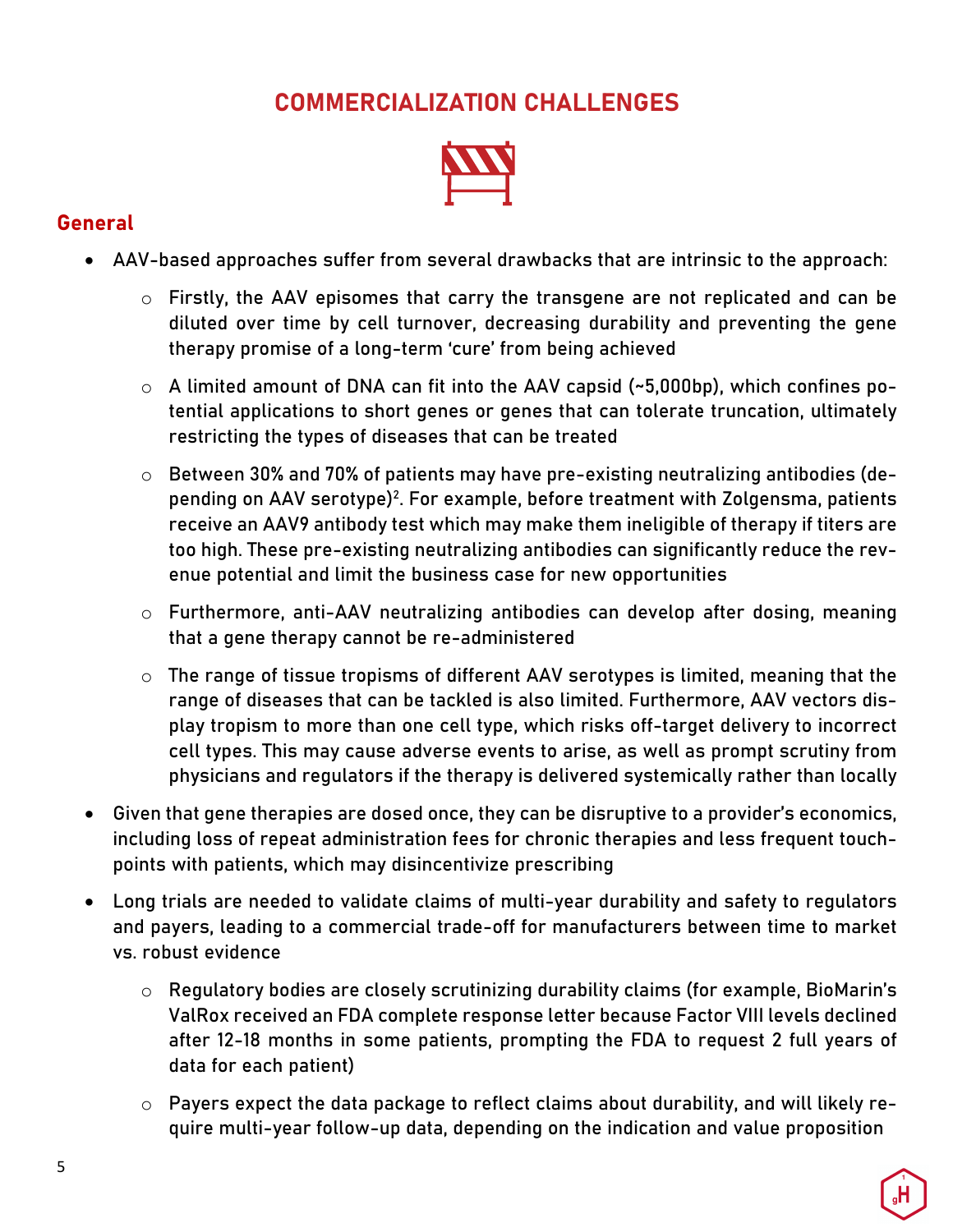- Traditional reimbursement models are not conducive to large upfront payments necessary for single-administration therapies that provide long-term benefit
- Early gene therapies (1990s) had troubling safety issues such as leukemia that are wellknown among physicians. To this day, many physicians are hesitant to be the first among their peers to prescribe gene therapies out of an abundance of caution
- Manufacturing AAV therapies can be daunting: generating stable cell lines is time consuming, technically challenging, expensive, and complicated, and provides multiple avenues for failure

# **Gene editing**

- Gene editing technology is still in its infancy, and there are conflicting reports on off-target mutations that could stall commercial viability for the class, directly undermining gene editing's promise of high specificity. Advances in these platforms need to reduce off-target edits without reducing on-target editing performance
- Questions remain about the immunogenicity of different editing technologies, especially CRISPR-Cas9 systems since they are derived from bacteria1
- Also, the long-term effects of gene editing are unknown<sup>1</sup>

# **Expanding beyond rare diseases**

- As gene therapies move from ultra-rare indications to larger indications and therapeutic areas with more diverse competition, they will likely face increased scrutiny from payers who may be strained by increased budget impact. 2019 analysis found that the high upfront reimbursement for these products means that the total costs could exceed what the healthcare system can manage<sup>3</sup>
- Also, payer experience with gene therapies is currently variable payers at smaller plans may not yet have had a patient with a rare disease requiring gene therapy. Broader payer education will be necessary as the use of gene therapy expands
- Building manufacturing capacity for the significantly higher number of patients in 'non-rare' diseases will require considerable investment and risk

# **Impact of COVID-19**

- In general, the use of gene therapies has been far less disrupted by COVID-19 than use of CAR-T therapies, since the treatment process is far less complex
- However, COVID-19 has increased competition for staff and resources at several levels: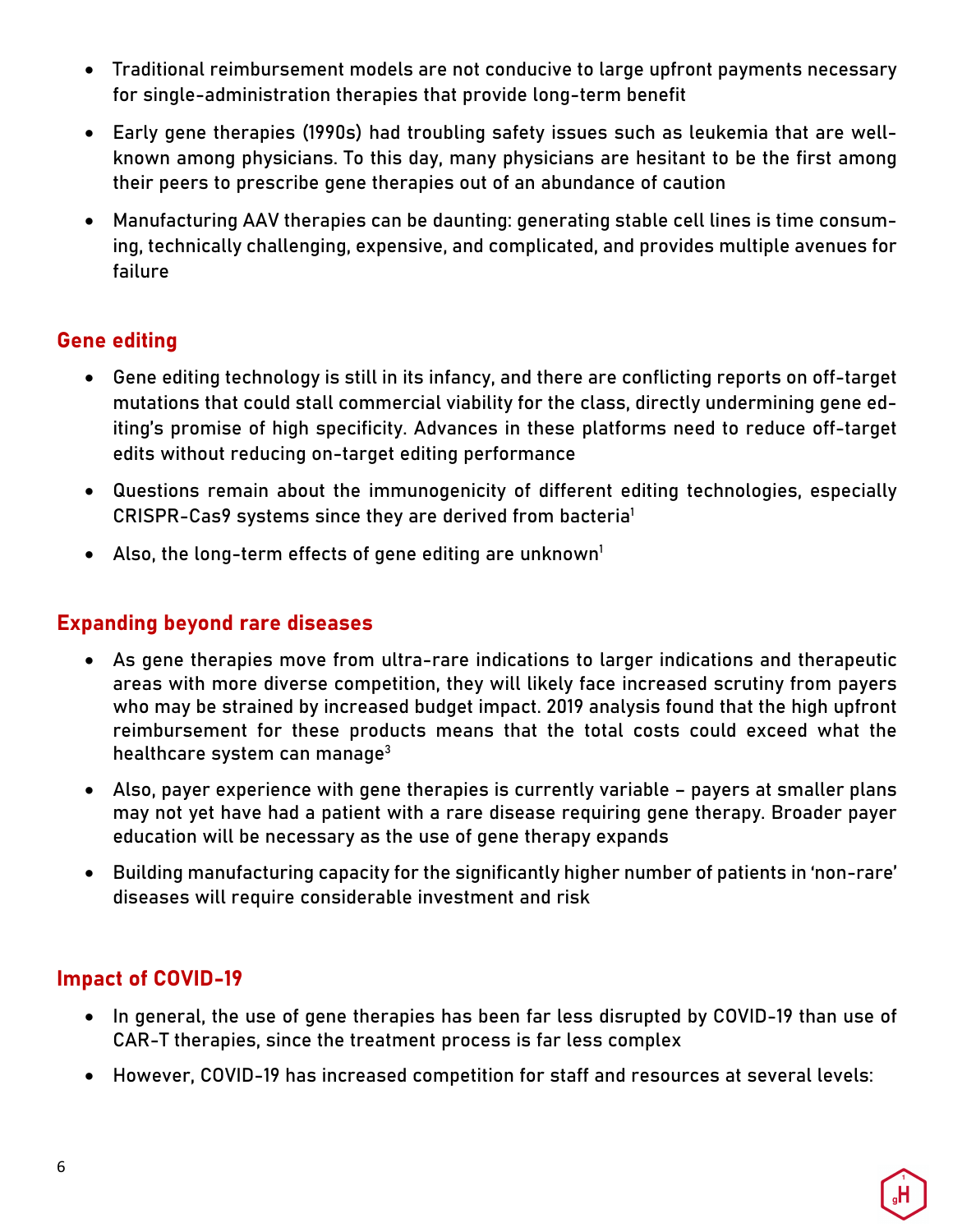- o Many of the raw materials used to manufacture adenovirus-based COVID-19 vaccines (such as AstraZeneca's and Johnson & Johnson's) are the same as those used to manufacture gene therapies $4$
- o Regulators and HTA committees are expected to be under resourced stretched further while looking at COVID vaccines, convalescent plasms, etc $4$
- o Gene therapy manufacturers have seen CMC inspections and BLA submission reviews delayed<sup>4</sup>

# **WHAT TO GET RIGHT**



## **Route of administration and ecosystem**

- The route of administration is closely tied to the target tissue, as is the choice of AAV serotype. Some gene therapies are given systemically and the AAV tropism targets the desired tissue (for example, Novartis' Zolgensma uses an IV-administered AAV9 vector that delivers the SMN gene to motor neuron cells). Others are administered locally to the intended tissue (for example, Spark's Luxturna is given as a surgical injection beneath the retina of each eye)
	- $\circ$  The eye is a popular target for gene therapies for several reasons: (1) it has limited immune surveillance meaning a reduced risk of antibody neutralization, (2) compartmentalization that significantly reduces the systemic spread of the locally-delivered gene therapy product therefore minimizing off-target tissue effects, and (3) it can be injected directly
	- $\circ$  However, given the number of gene therapies in development for eye / ophthalmic disorders, it is critical to think beyond the gene therapy product itself and focus also on building a broader treatment ecosystem. Administration of gene therapies can be difficult and fraught with technical challenges, and consequently only a small handful of physicians are certified to administer, which can create capacity constraints on delivering the therapy to patients in a timely manner. It is important to weigh tradeoffs between broader roll-out to more centers to increase capacity, and the drawbacks of increasing investment in physician education even though there will be an eventual churn through the eligible population

# **Demonstrating manufacturing consistency**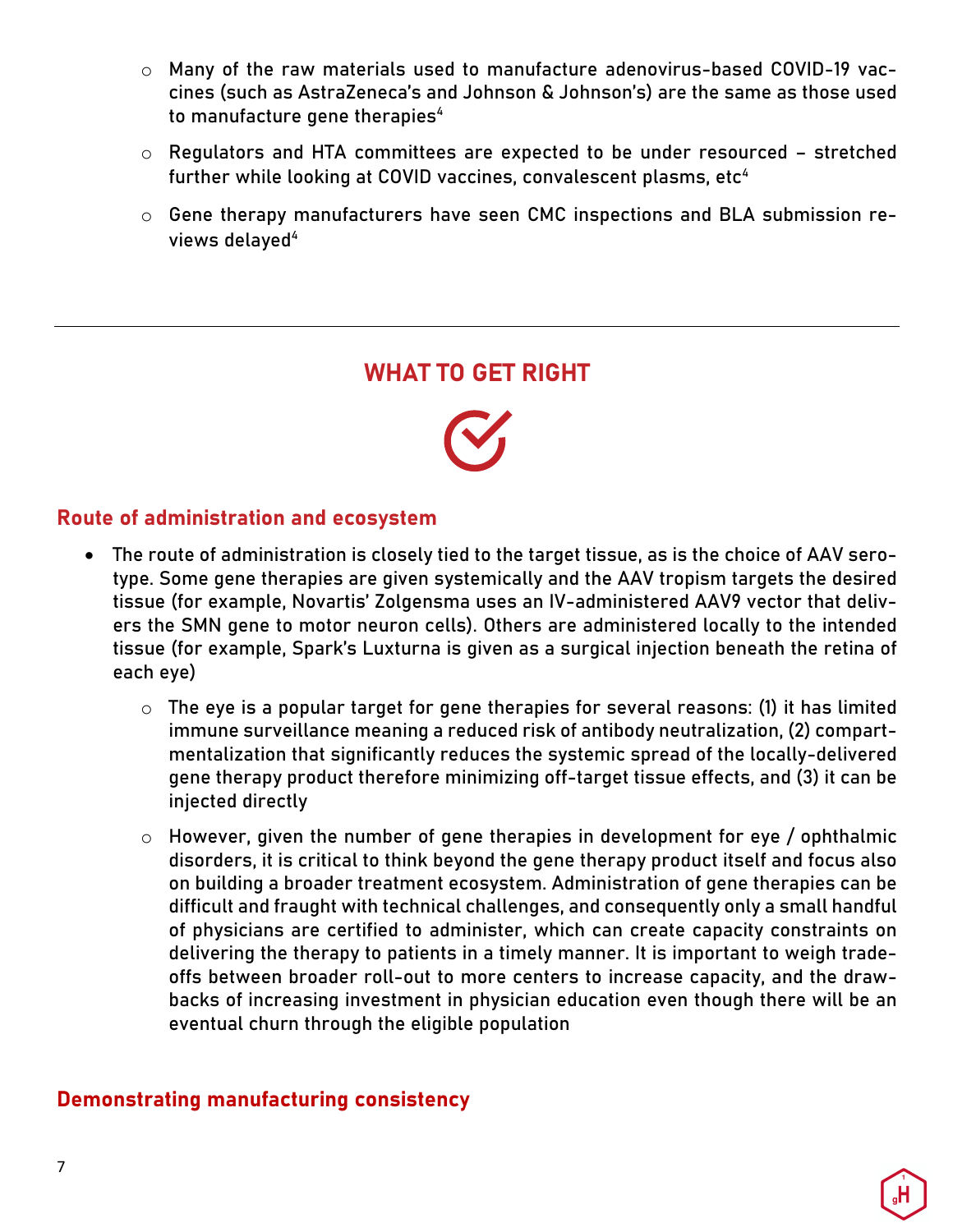• Manufacturing gene therapies is challenging. The FDA is becoming stricter about manufacturing and is requiring additional data regarding manufacturing to ensure consistent scaleup from clinical to commercial manufacturing (for example, the FDA requested an analytical comparability strategy for bluebird bio's lentiviral Zynteglo and demonstration of manufacturing product from healthy donors, and issued a complete response letter for BioMarin's AAV ValRox due to concern over manufacturing consistency for scale-up between Phase 1/2 and Phase 3 studies)

#### **Rare disease commercialization model**

- For the time being, gene therapy developers need to be optimized for rare disease product commercialization (~80% of the 7,000 known rare diseases have a genetic basis) since rare disease product development entails unique requirements:
	- o Gene therapy developers need to work closely with leading rare disease treatment centers since knowledge about these diseases is highly concentrated in only a handful of centers. Drug developers should seek input from therapeutic area experts early in the clinical development planning process to ensure they are using trial design attributes, such as endpoints, that are meaningful to the handful of clinician experts who will be running the trials
	- o It is very important to align across internal functional teams on how to properly engage the very small number experts for a rare disease, since it is easy for multiple teams to unknowingly engage experts simultaneously, potentially and unnecessarily over-burdening them. Expert engagement approach and messages should be highly coordinated and resulting insights should be additive rather than duplicative
	- o Developers need to have early and frequent interfaces with patient advocacy groups by including these groups on their advisory panels to help drive initiatives such as the development of patient registries and enrolment in clinical trials to speed-up development timelines
	- o New rare disease therapeutics will need to be supported by a range of added value services and solutions which will support the performance of the brand, whether that be by enabling earlier diagnosis and intervention, increasing access to treatment, easing the financial burden, supporting adherence or helping to overcome some other barrier that currently limits outcomes
	- o Several manufacturers provide resources to support registries focused on rare disease and gain the ability to mine the data for insights over long periods of time; working alongside medical colleagues to support existing patient registries (or perhaps looking to begin a new registry if required) can be key to finding a way to quantify the market dynamics of a rare disease

## **Speed to market**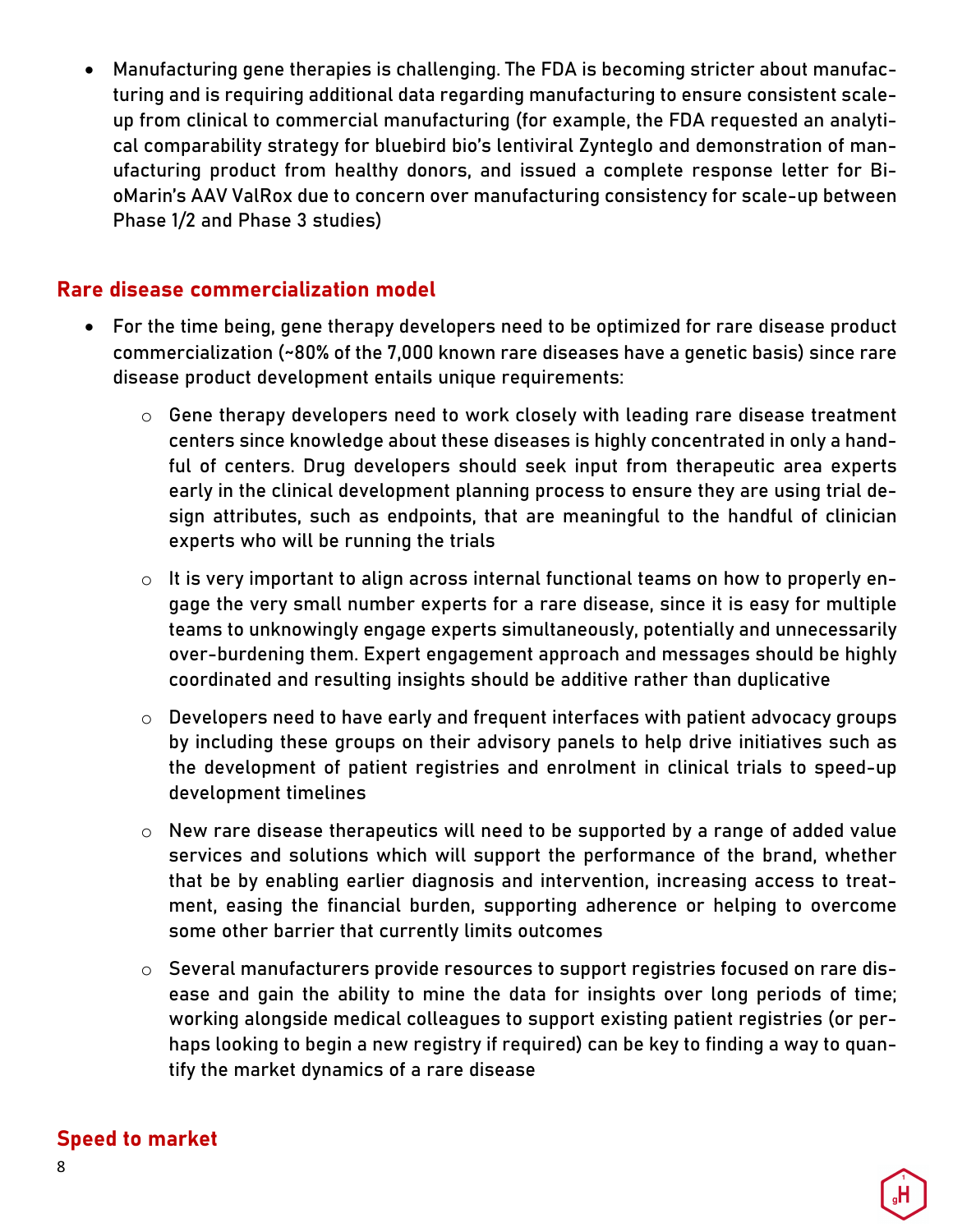• Being early to market is critical – since most gene therapies bring multi-year efficacy and target rare diseases with inherently small patient populations, it is possible for a competitor therapy to quickly churn through the available prevalent patient population. This creates a 'winner-takes-all' dynamic, in which the first product treats the currently available patients, with subsequent therapies treating only a share of newly diagnosed patients. Thus, later entrants may find there is little commercial potential remaining

# **Pricing and reimbursement**

- While payers may have been initially more accepting of lower quality evidence for new products in rare diseases (driven by the high unmet for new therapies and small number of patients available for trials), the high price points for recently approved gene therapies has meant that evidence generation remains key (see groupH's post on EU Payer Opinion on Assessing Value in Rare Diseases). Duration of effect, pricing of alternative treatments (where available) and cost offsets from lower healthcare utilization from improved outcomes and/or less frequent administration all need to be adequately quantified.
- Developers need to initiate dialogue with payers early in development to drive successful HTA assessment in EU and pricing in US since payers often have unique needs compared to providers and regulators. For example, elements of the data package such as endpoints that are important to payers are often different than those valued by providers or regulators, and these elements need to be built into the pivotal study design in order to support payer's clinical and economic value proposition
- Novel reimbursement models need to be considered, especially as more therapies are approved for larger indications, to ease the burden of payment and ensure access and reimbursement is granted. Risk-sharing and capped annuity approaches have been considered, but come with implementation challenges in many markets (see groupH's paper on The Payers' Perspective on Gene Therapies)

# **WHAT CAN GROUPH OFFER?**



## **groupH has conducted…**

- Indication landscaping (inc. market access) for rare genetic disorders in US, EU5 + Canada
- Numerous opportunity assessments for gene therapies in US and Europe including epidemiology, market landscape, commercial forecasting, pipeline and competitor analysis, and market access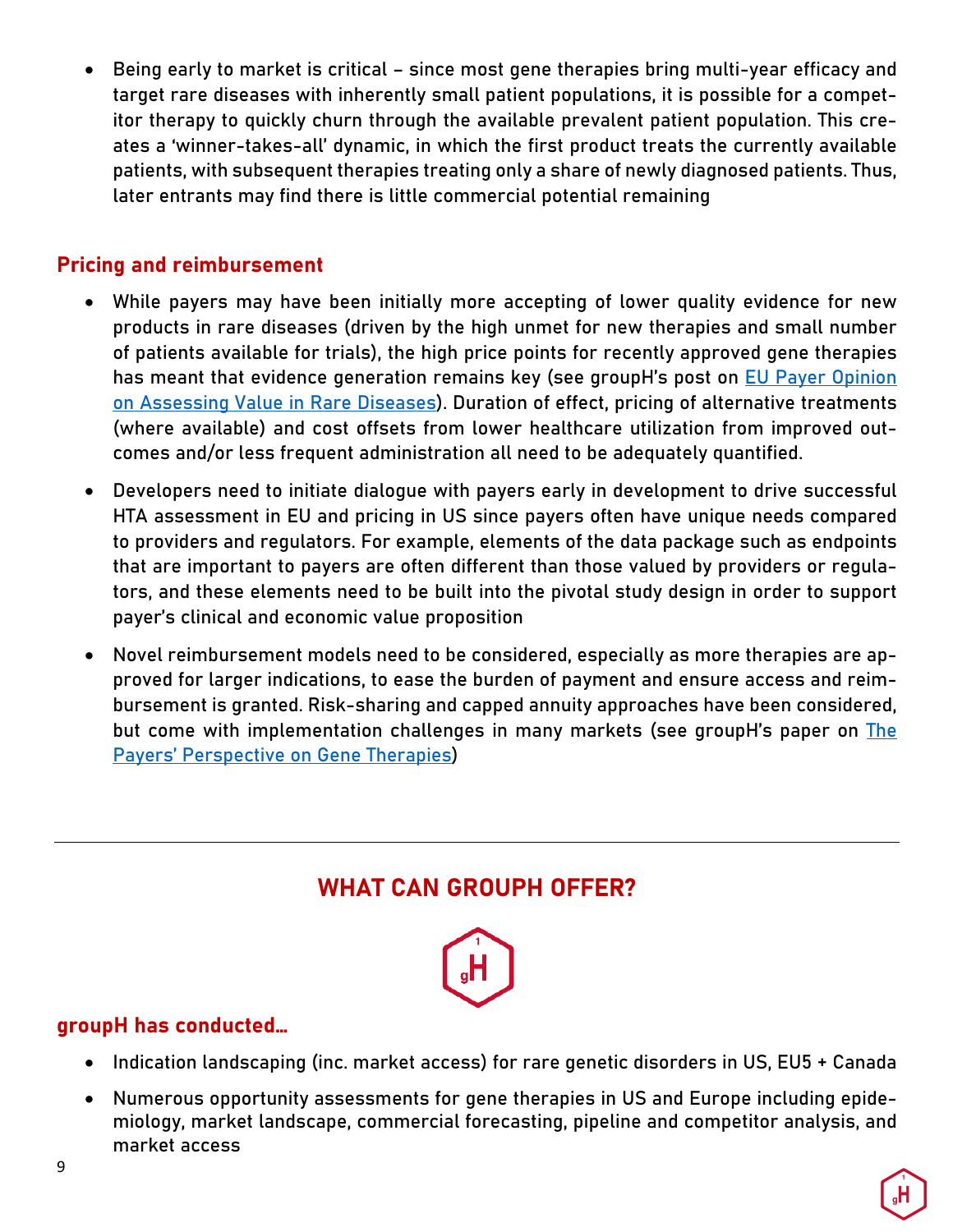- Market access landscape assessment for gene therapy to understand payer perspectives on transplant safety, efficacy, and payment logistics, how payers can better interact with manufacturers, payer perceptions for care delivery network structure, and payer expectations for evidence generation, and to elucidate payer expectations for payment and engagement in MEAs
- Opportunity and market access strategy (US and EU4) for a gene therapy for rare ophthalmic disease, including patient focus groups, physician interviews and payer Advisory Board
- Strategic competitor role-play workshop to understand how competitor activity could shape the future treatment landscape, and characterize future patient segments and remaining unmet needs
- Scenario planning workshops to understand the implications of different possible future rare neurology disease markets to the clinical development plan and TPP for our client's early-stage products

# **groupH can conduct…**

- Technology scans of next-gen gene therapy technologies (AAV, lentiviral, genome editing, novel vectors)
- Early TPP testing and development to optimize product positioning in the treatment landscape, refine value proposition, identify any commercial challenges or barriers to prescribing, and inform clinical strategy
- Robust opportunity assessments and forecasts incorporating physicians', patients' and payers' views
- Gene therapy pricing and reimbursement research to understand the payer landscape, characterize the value proposition, understand the payer value elements in the TPP, assess the evidence generation against payers' needs and understand the implications of any gaps, understand the price potential and rationale and any potential access restrictions for given price points, and identify any potential market access hurdles and develop potential approaches to overcome these hurdles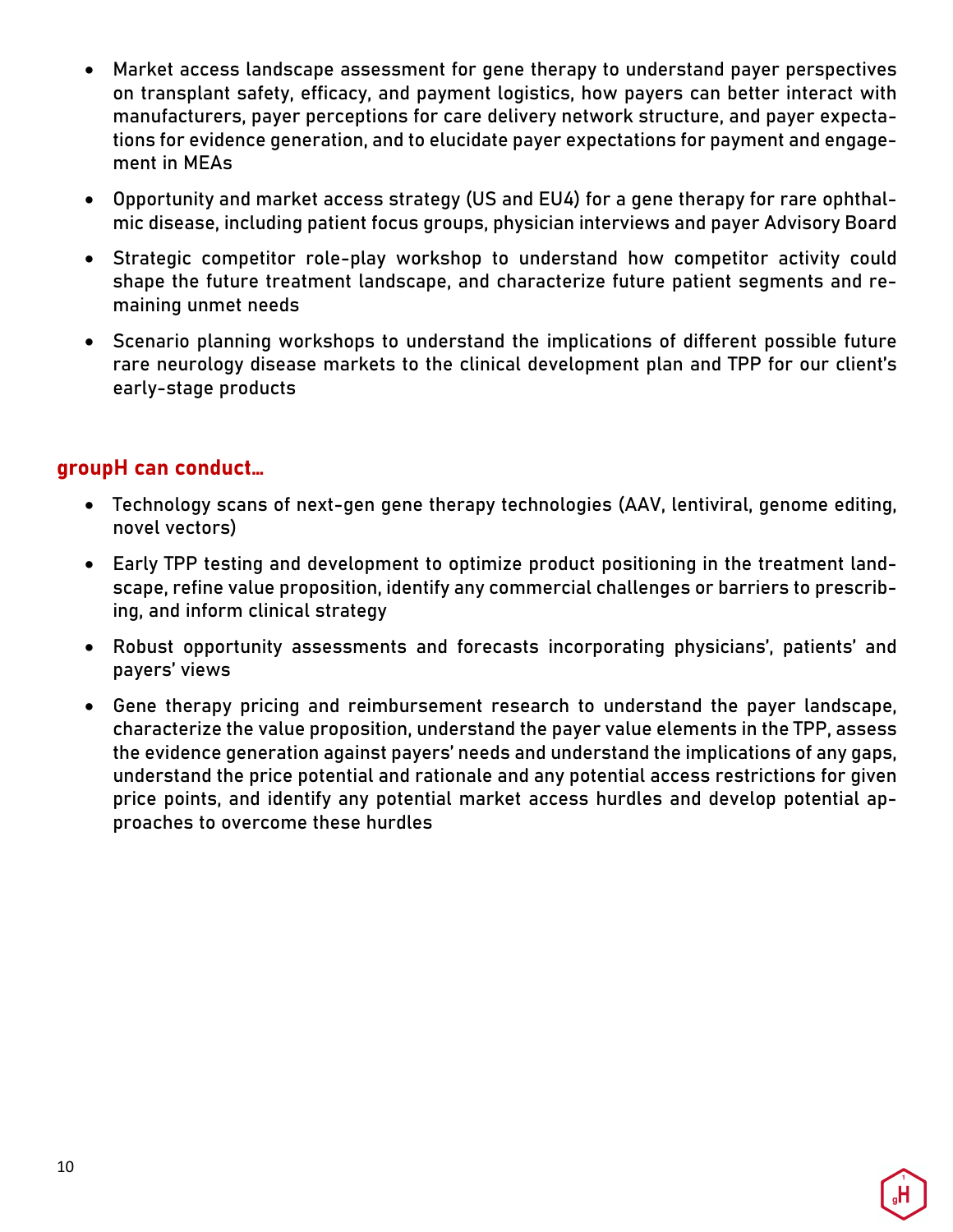# **REFERENCES**

- 1. Mullard, A. Gene-editing pipeline takes off. Nature Reviews Drug Discovery (2020). https://doi.org/10.1038/d41573-020-00096-y
- 2. Boutin, S. et al. Prevalence of serum IgG and neutralizing factors against adeno-associated virus (AAV) types 1, 2, 5, 6, 8, and 9 in the healthy population: implications for gene therapy using AAV vectors. Human Gene Therapy (2010). https://doi.org/10.1089/hum.2009.182
- 3. Quinn, C et al. Estimating the clinical pipeline of cell and gene therapies and their potential economic impact on the US healthcare system. Value Health (2019). https://doi.org/10.1016/j.jval.2019.03.014
- 4. Qiu, T. et al. The impact of COVID-19 on the cell and gene therapies industry: disruptions, opportunities, and future prospects. Drug Discov Today (2021). https://doi.org/10.1016/j.drudis.2021.04.020